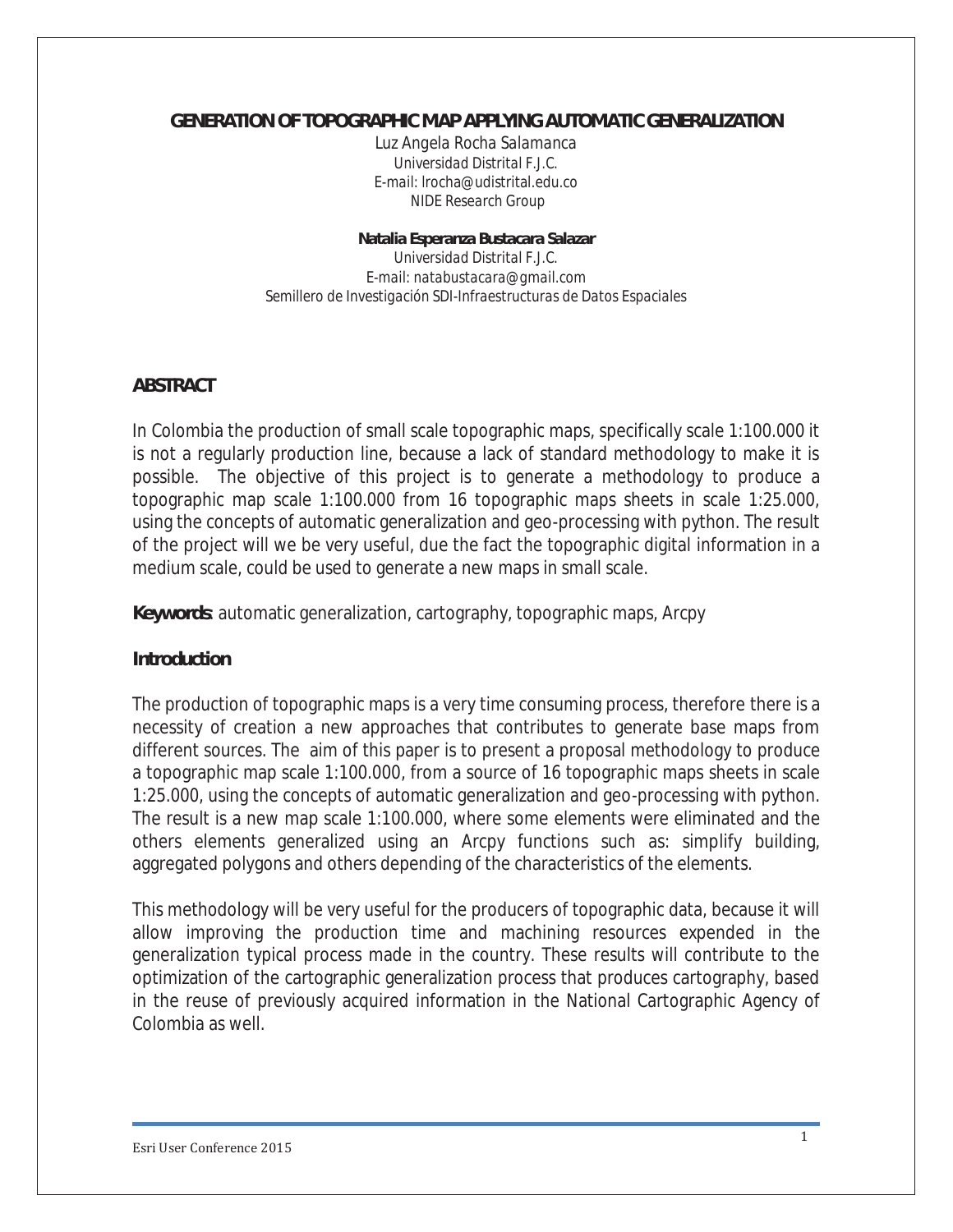## **Objective**

The main objective of this project is to generate a proposal methodology in order to create a map scale 1:100.000 using automatic generalization by applying Arcpy algorithms.

## **Methodology**

Cartographic generalization process responds to the needs of scaling, preserving information while reducing the amount of data on the map (Cuenin, 2002). Therefore, cartographic generalization is a necessary step in the cartographic production at smaller scales. This project looks for the implementation of the methodology of cartographic generalization, making it necessary to establishing a working chain, that permits to have results of consistent and good data.

To produce the map scale of 1: 100.000, we used as a source 16 sheets 1: 25,000 scale produced by the IGAC; national organization responsible for the production of the cartography of the country. Once the analysis of the data set of each scales was done, we proceeded to select the ArcPy operations, in Arcgis, for generalization and the functions applicable, which were subsequently tested. The result of this selection was the algorithms and functions more appropriate for each coverage, using the following criteria: geometry of each layer, the form of the implementation as a result of generalization process, the cartographic specifications given by the USGS that match quality parameters (USGS, 1992) and the minimum area elements considered by the IGAC for maps scale 1:100.000.

As a synthesis product used in carrying out the tests applicable to the elements functions, was the test script with parameters that gave the best results. Because these items on the map are present in each of the 16 sheets, it was required to create a programming function to apply the methods of generalization massiveness. The function was implemented in a cycle of iterations between the ordered sheets and the data set. These two elements are arrays or matrices that specify the sheet number and the data set to which each element belongs. When one of them is selected by specific coverage; we apply the same combination of processes to all elements with the same name in each of the 16 sheets, thus obtaining the desired result.

### **RESULTS**

The results of cartographic generalization were both; generalization scripts and the generalization of each of the selected items. As a result of the selection and elimination operations, were eliminated in total 22 elements. Different combinations of functions were executed, for each coverage, using ArcPy in Arcgis, as follows:

- Union of 16 sheets at 1: 25,000 by "Merged\_Shapes" feature implemented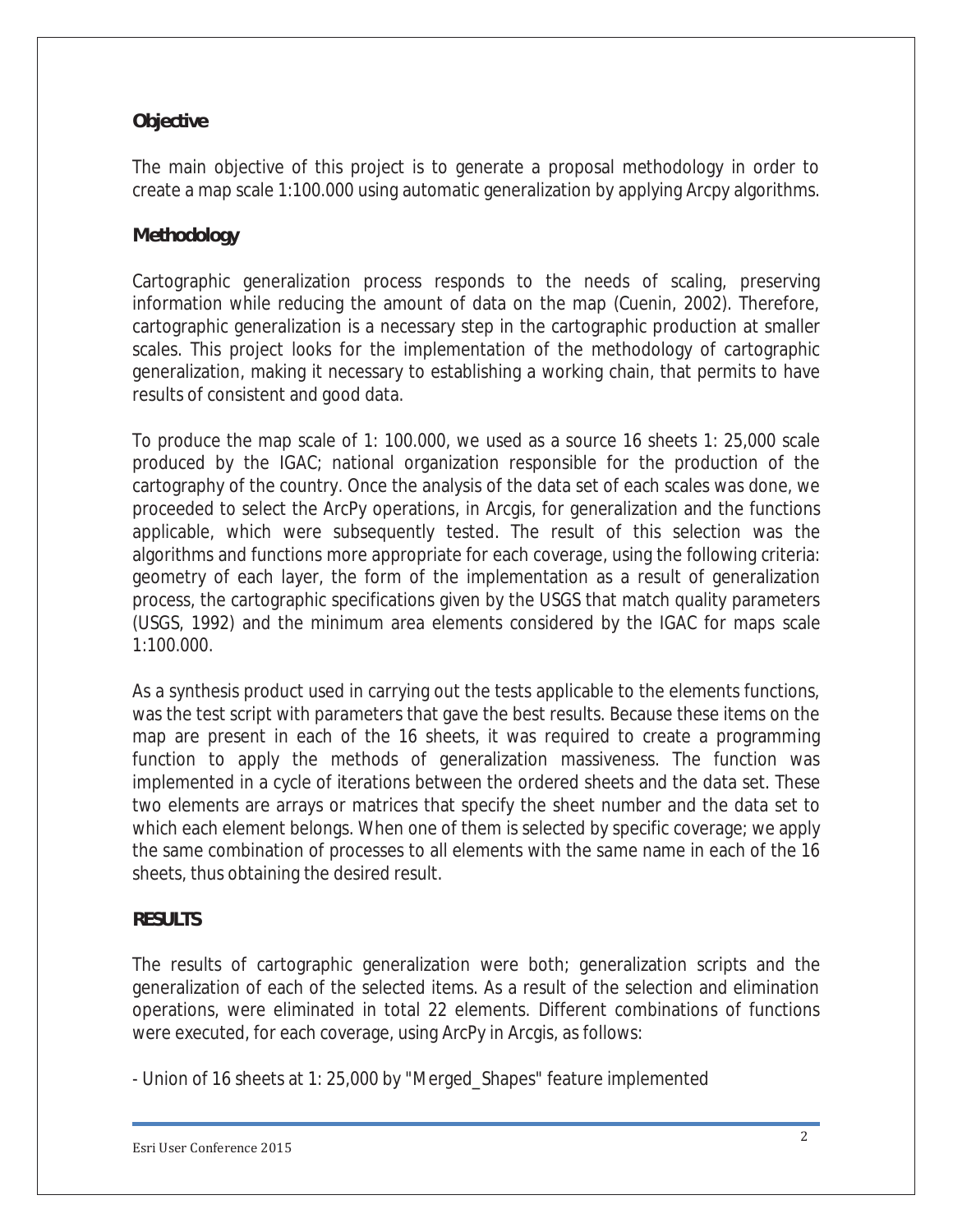- Selecting and removing restriction of minimum area of polygons, through the "Select\_analysis"

- Selection through consultation restricted by a specific category.

- Adding polygons with a given tolerance (meters) using the "Aggregate\_Polygon" function

- Selection of polygons based on the specifications of the USGS, for each coverage through the "Select\_analysis"

- Harmonization of coverage, by using the algorithm "Paek" to a certain tolerance (meters) - Simplification of buildings using the "Simplify Building" function, by using the parameters of tolerance (meters) and restriction minimum area of the specifications of the USGS.

- Simplification of coverage, using the algorithm "Bend Simplify" and the match tolerance parameter (meters)

*Figure 1: Example of the generalization process* 

| Forest | AggregatePolygons_cartography | Nearby polygons are<br>consolidated according to<br>the assigned tolerance<br>(200 to 250 meters) |  |
|--------|-------------------------------|---------------------------------------------------------------------------------------------------|--|
|--------|-------------------------------|---------------------------------------------------------------------------------------------------|--|

## **CONCLUSIONS**

Once applied both processes and functions of generalization to each elements, it showed an important reduction in both time and resource production machine in turn, allowed to observe that the percentage reduction in generalized elements was significant.

| Cobertura presente  | <b>Elementos</b><br><b>Hementos</b><br><b>finales</b><br>iniciales<br>generalizados |      | Reducción<br>(96) |
|---------------------|-------------------------------------------------------------------------------------|------|-------------------|
| Bosque              | 833                                                                                 | 83   | 90.0              |
| Construcción P      | 26590                                                                               | 86   | 99.7              |
| Construcción R.     | 406                                                                                 | 17   | 95.8              |
| Administrativo P    | 418                                                                                 | 109  | 73.9              |
| Administrativo R    | 18                                                                                  | 14   | 22.2              |
| Puente P            | 238                                                                                 | g    | 96.6              |
| Curva Nivel         | 9318                                                                                | 1416 | 84.8              |
| Drenaje Doble       | 36                                                                                  | 3    | 91.7              |
| Drenaje sencillo    | 13.433                                                                              | 462  | 96.6              |
| Isla                | 65                                                                                  | 20   | 55.4              |
| Laguna              | 337                                                                                 | 12   | 06.4              |
| Orografia           | 90                                                                                  | 66   | 17.5              |
| Pista Aterrizaje R. |                                                                                     | 1    | 85.7              |
| Via                 | 7.682                                                                               | 465  | 93.9              |
| <b>Ma Férrea</b>    |                                                                                     | ٦    | 40.0              |

|  |  |  |  | Table 1: Generalization process quantification |
|--|--|--|--|------------------------------------------------|
|--|--|--|--|------------------------------------------------|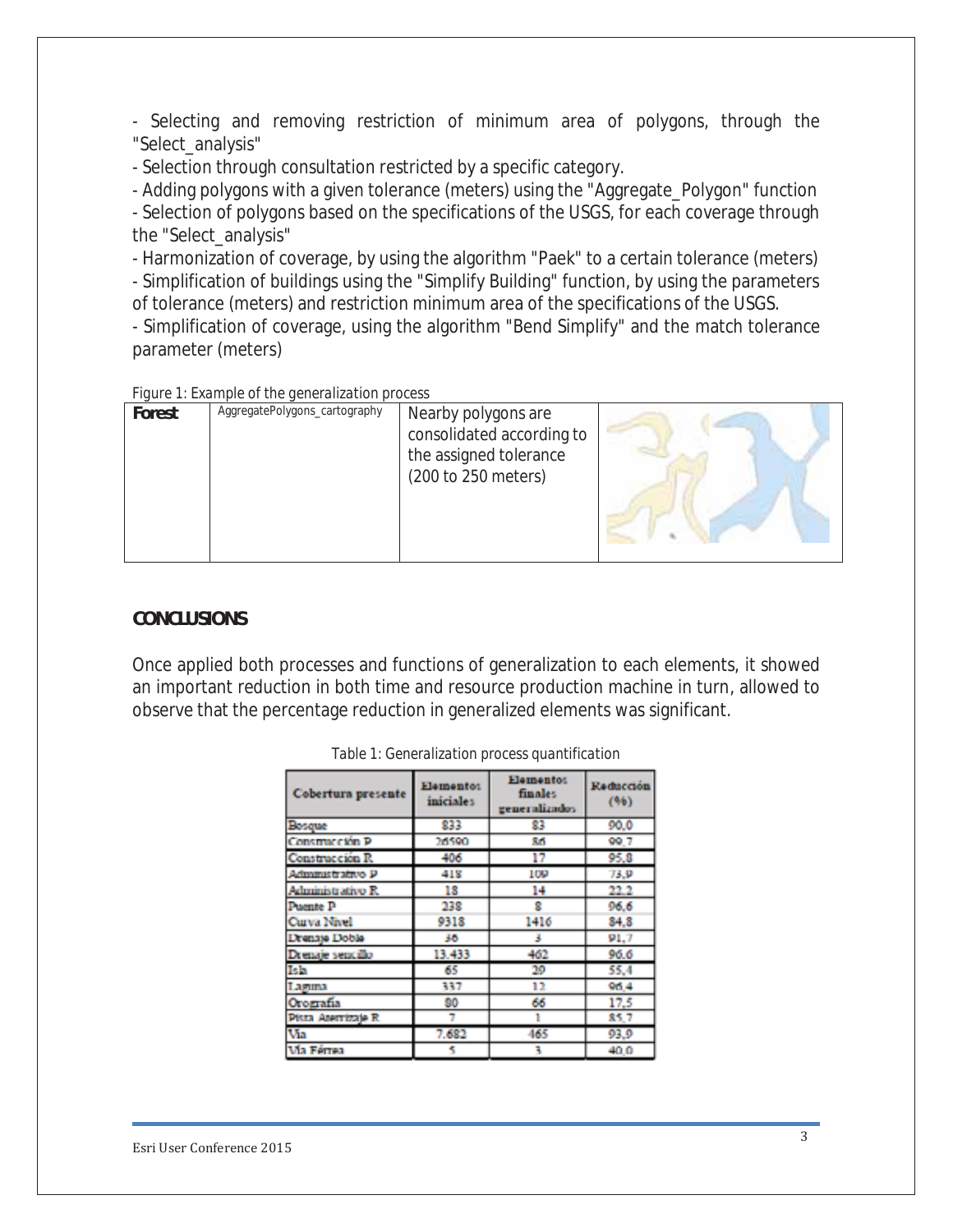Implementing the processes of automatic cartographic generalization depends on the base information, because it is needed high quality criteria to achieve results that meet the criteria for the scale.

Applying the USGS specifications is important because it helps to follow the standards for the production of topographic maps at scale 1: 100.000, which allowed determine the quality of the data generalized, based on these standards, giving greater reliability to the proposal methodology and the opportunity that this processes could be implemented in different areas of the country with different spatial data.

Using Arcpy algorithms allow to create a very good quality map, and the automated procedures let use standardized data, so subjectivity is minimized in a massive processes such as generation of maps at different scales by generalization process

# **Bibliography**

- Baella, B.; Pla, M.(1999): Eines de Generalització Automàtica utilitzades a l'Institut Cartogràfic de Catalunya. Actas del Congreso ICA. pp. 54-62
- Buttendfielf, Barbara P.; McMaster, Robert B. (1991): Map generalization. Making rules for knowledge representation, Longman Scientific & Technical, pp. 244
- Caire, Jorge. (2002). Cartografía básica. Facultad de Filosofía y letras. Universidad Nacional Autónoma de México.
- Conley, J. (20 de November de 2012). Using Generalization and Conflict Resolution Tools for Multi-Scale Mapping. USA. Obtenido de http://video.esri.com/watch/1915/using-generalization-and-conflict-resolutiontools-for-multi\_dash\_scale-mapping
- Cuenin, R. (2002). Notas traducidas del libro "Cartographie Generale".Escuela Universitaria de Ingeniería Técnica Topográfica. pp. 35-39.
- Dilo, Arta, Van Oosterom Peter, Hofman Arhjen. (2009). Constrained tGAP for generalization between scales: The case of Dutch topographic data.
- D. H. Douglas and T. K. Peucker. (1973). Algorithms for the reduction of the number of points required to represent a hne or its caricature. The Canadian Cartographer, 10(2):112-122.
- Esri. (2013). Funciones para generalización cartográfica. Arcgis Resources.

Esri. (2014). Arcpy fundamento teórico. Arcgis Resources.

- Florez, A; Montoya, J.W. (1992). La Generalización cartográfica. Revista cartográfica N 61. Instituto Panamericano de Geografía e Historia. México. pp 83-103
- Hardy, P., Lee, D., & Van Smaalen, J. (20-21 de June de 2008). Practical research in generalization of european national framework data from 1:10k to 1:50k exercising extending an industry-standard Gis. 11th ICA Workshop on Generalisation and Multiple Representation, pp 3-8.

Instituto Geográfico Agustín Codazzi. (1993). Concepto detallado, proyecto de